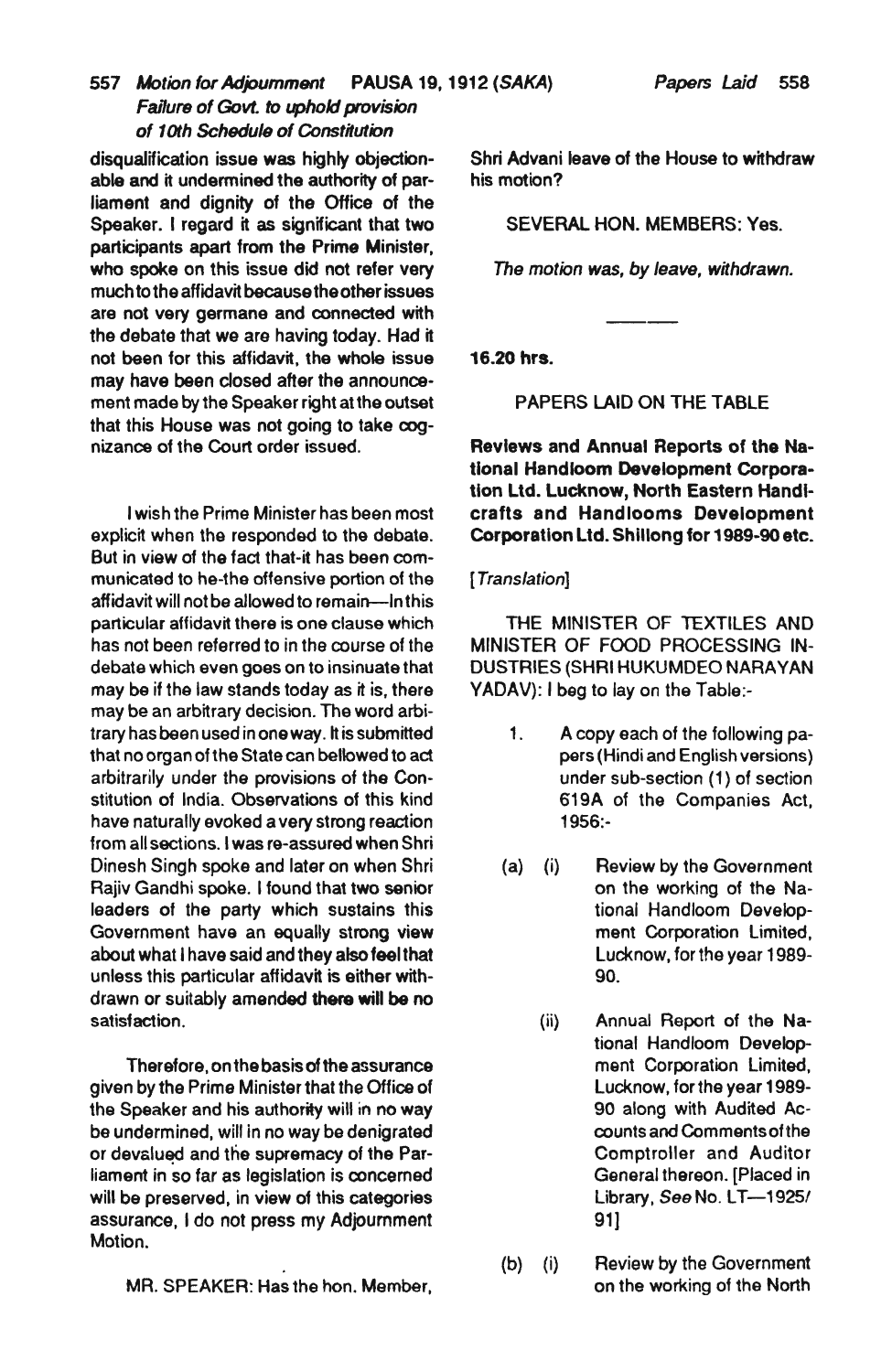Shillong, for the year 1989-

- Shillong, for the year 1989- General thereon. [Placed in
- (c) (i) Review by the Government *1929/91]*  on the working of the Cotton
	- with Audited Accounts and counts. comments of the Comptrol-
- (d) (i) Review by the Government Surat, for the year 1989-90. tional Textile Corporation **LT**-1930/91] Limited for the year 1989
	- counts and comments of the counts. Comptroller and Auditor General thereon. [Placed in
- (2) A copy each of the following pa- of the Silk and Art Silk Mills'

Eastern Handicrafts and laying the papers mentioned at Handlooms Development (b) of item (1) above. [Placed in Corporation Limited, Library, See No. LT-1926/91]

- 90. (3) (i) A copy of the Annual Report (Hindi and English versions) (ii) Annual Report of the North of the Apparel Export Pro-Eastern Handicrafts and motion Council, New Delhi, Handlooms Development for the year 1989-90 along Corporation Limited, with Audited Accounts.
	- 90 along with Audited Ac- (ii) A copy of the Review (Hindi counts and Comments of the and English versions) by the Comptroller and Auditor Government on the working Library, See No. LT-1926/ motion Council, New Delhi, 91] for the year 1989-90. [Placed in Library, See No. LT-
- Corporation of India Limited (4) (i) A copy of the Annual Report for the year 1989-90. (Hindi and English versions) of the Manmade Textile (ii) Annual Report of the Cotton Research Association, Corporation of India Limited, Surat, for the year 1989-90 for the year 1989-90 along along along with Audited Ac
	- ler and Auditor General (ii) A copy of the Review (Hindi thereon. [Placed in Library, and English versions) by the *See* No. *LT-1927/91]* Government on the working of the Manmade Textiles Research Association, on the working of the Na- [Placed in Library, *See* No.
- 90. (5) (i) A copy of the Annual Report (Hindi and English versions) (ii) Annual Report of the Na- of the Silk and Art Silk Mills' tional Textile Corporation Research Association, Limited, for the year 1989- Bombay. for the year 1989- 90 along with Audited Ac- 90 along with Audited Ac-
	- Library, *See* No. LT—1928/ (ii) A copy of the Review (Hindi 91] and English versions) by the Government on·the working pers (Hindi and English versions) Research Association, showing reasons for delay in Bombay, for the year 1989-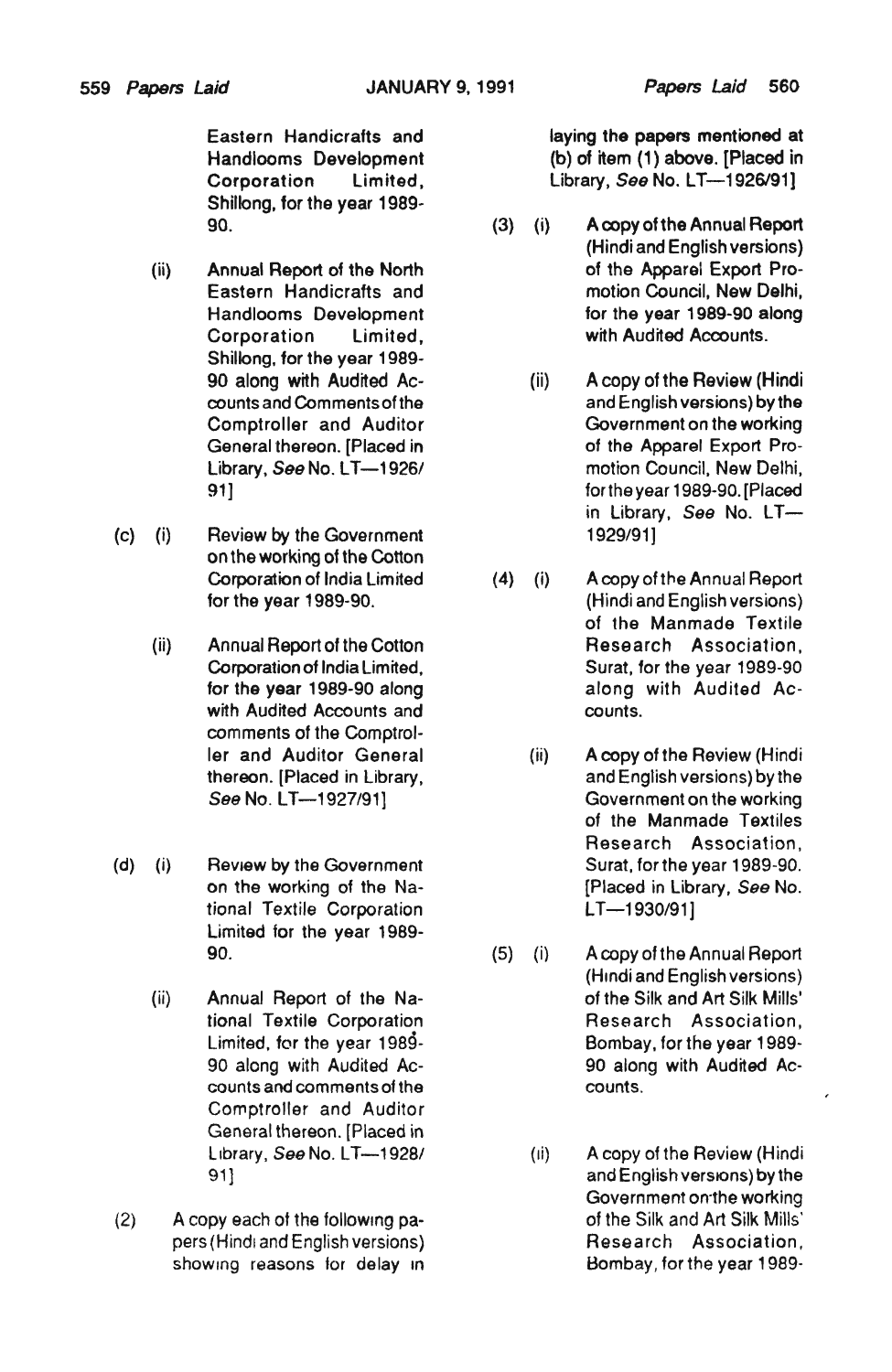90. [Placed in Library, *See*  No. LT-1931/91]

Statement Correcting reply given on 30th August, 1990 to USR No. 3576 re. overcharging by taxi and rickshaw drivers In Delhi, etc.

#### *[English]*

THE MINISTER OF WATER RE-SOURCES AND MINISTER OF SURFACE TRANSPORT (SHRI MANUBHAI KOTADIA): I beg to lay on the Table a statement (Hindi and English versions) (i) correcting the reply given on the 30th August, 1990 to Unstarred Question No. 3576 by Sarvashri Arvind Tulshiram Kamble and Bhaban; Shankar Hota regarding overcharging by taxi and auto-rickshaw drivers in Delhi and (ii) giving reasons for delay in correcting the reply. [Placed in Library, See No. *LT-1932/91]* 

#### Reviews and Annual Reports of N.B.C.C. Ltd. Hlndustan Ltd. for 1989-90 etc.

#### [ *Translation1*

THE MINISTER OF URBAN DEVEL-OPMENT (SHRI DAULAT RAM SARAN): Mr. Speaker, Sir, I beg to lay on the Table:-

- 1. A copy each of the following papers (Hindi and English versions) under sub-section (1) of section 619A of the Companies Act, 1956:-
- (a) (i) Review by the Government on the working of the National Buildings Construction Corporation Limited for the year 1989-90.
	- (ii) Annual Report of the National Buildings Construction Corporation Limited for the year 1989-90 along with Audited Accounts and Comments of the Comptrol-

ler and Auditor General thereon. [Placed in Library, *. See* No. L *T-1933/91]* 

- (b) (i) Review by the Government on the working of the Hindustan Prefab Limited for the year 1989-90.
	- (ii) Annual Report of the Hindustan Prefab limited for the year 1989-90 along with Audited Accounts and comments of the Comptroller and Auditor General thereon. [Placed in Library, *See No. LT*-1934/91]
- (2) (i) A copy of the Annual Report (Hindi and English versions) of the National Cooperative Housing Federation of India, New Delhi, forthe year 1989- 90.
	- (ii) A copy of the Review (H;ndi and English versions) by the Government on the working of the National Cooperative Housing Federation of India, New Delhi, forthe year 1989- 90.
	- (iii) A copy of the Annual Accounts (Hindi and English versions) of the National Cooperative Housing Federation of India, New Delhi, fortheyear 1989-90together with Audit Report thereon.[Placed in Library, *See* No. *LT-1935/91]*

#### Arms (Second Amendment) Rules, 1990

THE MINISTEROFPETROLEUM AND CHEMICALS AND MINISTER OF PARLIA-MENTARY AFFAIRS (SHRI SATYA PRAKASH MALVIYA): Mr. Speaker, Sir, I beg to lay on behalf of Shri Subodh Kant Sahay on the Table a copy of the Arms (Second Amendment) Rules, 1990 (Hindi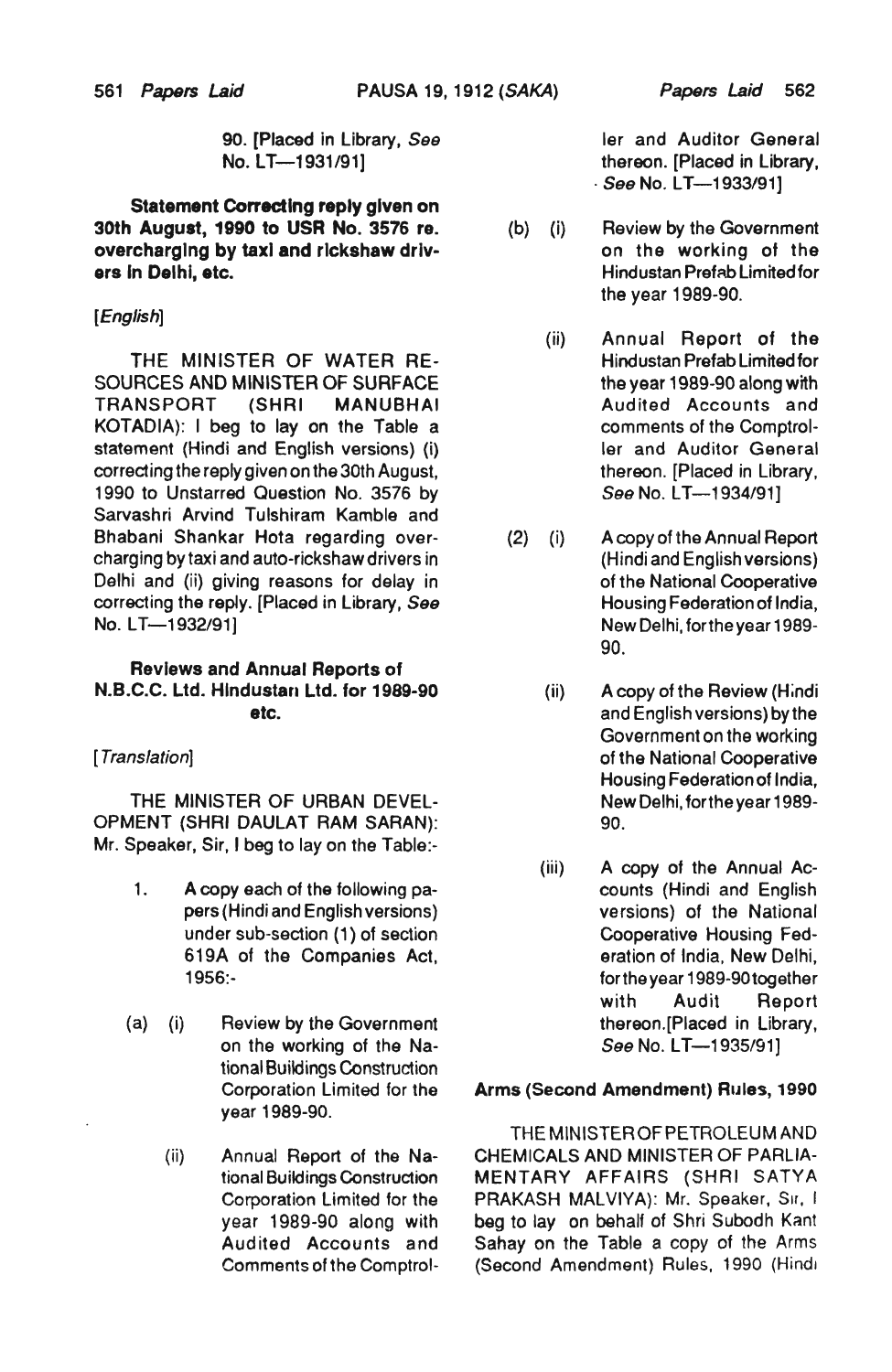and English versions) published in Notification No. G.S.R. 994(E) in Gazette of India dated the 19th December. 1990 under subsedion (3) of section 44 of the Arms Act. 1959. [Placed in Library, *See* No. LT-1936/ 91]

Reviews and Annual Reports of Rashtrlya Manav Sangrahalya for 1988- 89, Central Institute of Higher TIbetan Studies Sarnath for 1989-90 etc.

#### *[English]*

THE MINISTER OF STATE IN THE MINISTRY OF HUMAN RESOURCE DE-VELOPMENT (SHRI BHAGEY GOBARDHAN): I beg to lay on the Table:-

- (1 ) (i) A copy of the Annual Report (Hindi and English versions) of the Rashtriya Manav Sangrahalya for the year 1988-89 along with Audited Acoounts.
	- (ii) A copy of the Review (Hindi and English versions) by the Government on the working of the Rashtriya Manav Sangrahalya for the year 1988-89.
- (2) A statement (Hindi and English versions) showing reasons for delay in laying the papers men· tioned at (1) above. (Placed in Library, *See* No. *LT-1937/91]*
- (3) (i) A copy of the Annual Report (Hindi and English versions) of the Central Institute of Higher Tibetan Studies, Sarnath, for the year 1988- 89.
	- (ii) A copy of the Review (Hindi and English versions) by the Government on the working of the Central Institute of Higher Tibetan Studies, Samath, for the year 1988-

89. [Placed in Library, See No. LT-1938/91]

- (4) A copy of the Annual Accounts (Hindi and English versions) of the University of Hyderabad for the year 1989-90 together with Audit Report thereon under subsedion (4) of section 29 of the University of Hyderabad Act. 1974. [Placed in Library, *See* No. LT-1939/911
- (5) (i) A copy of the Annual Report (Hindi and English versions) of the Visva-Bharati Santiniketan. for the year 1988-89.
	- (ii) A copy of the Review (Hindi and English versions) by the Government on the working of the Visva-Bharatl, Santiniketan, for the year 1988-89,
- (6) A 5tatement (Hindi and English versions) showing reasons for delay in laying the papers mentioned at (5) above. (Placed in Library. *See* No. L T *-1940/91* ]
- (7) A copy of the Report (Hindi and English versions) of the Committee for Review of National Policy on Education, 1986. [Placed in Library. See No. LT-1941/91]
- (8) A copy each of the following Notifications (Hindi and English versions) under subsedion (2) of section 40 of the Indira Gandhi National Open University Act, 1985.
	- (i) G.S.R. 382 published in Gazette of India dated the 23rd June, 1990 making certain amendments to Statute SA of the Indira Gandhi National Open University Act, 1985,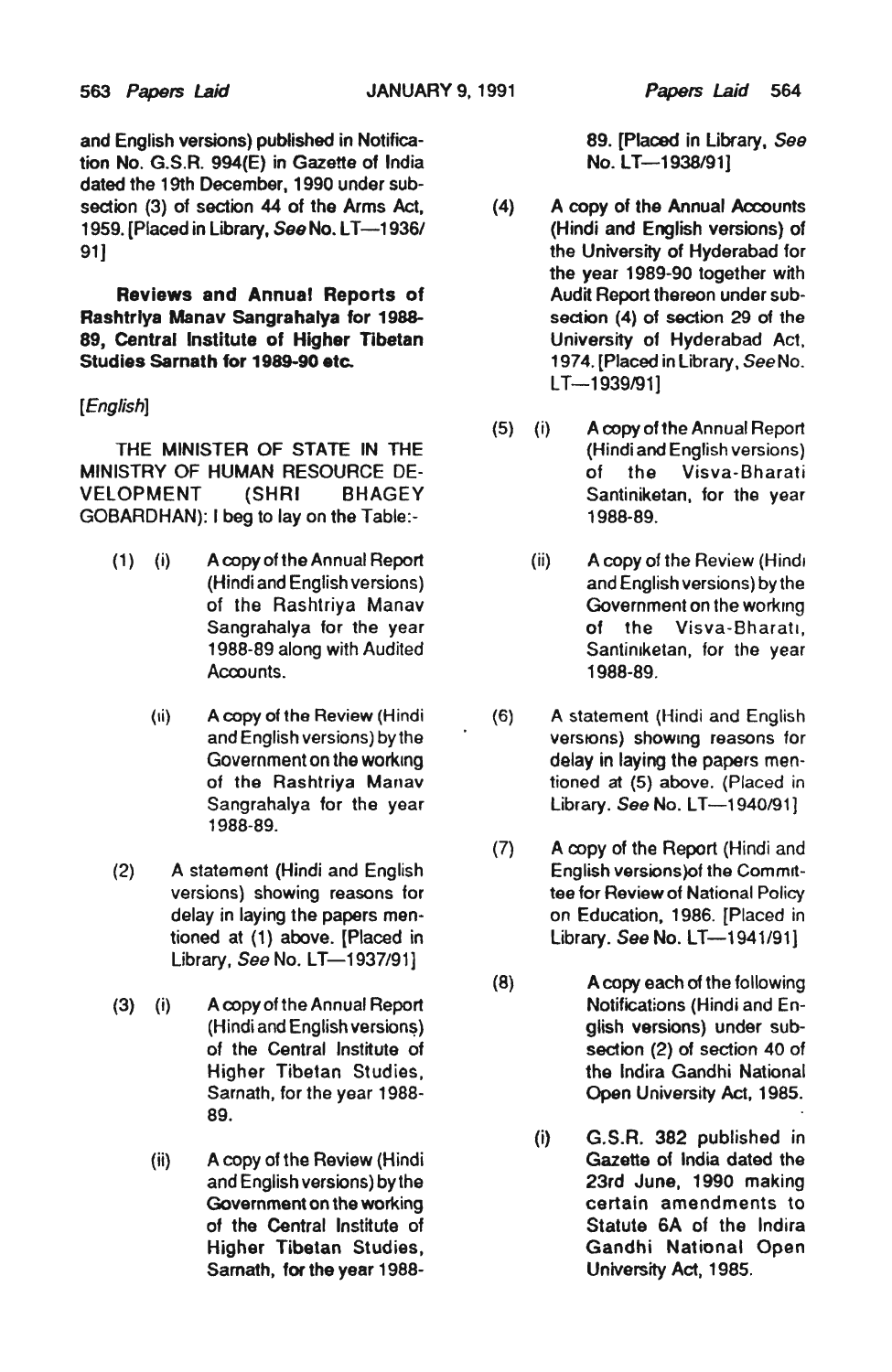- (ii) G. S.R. 405 published in Gazette of India dated the 30th June, 1990 making certain amendments to Statute 25 of the Indira Gandhi National Open University Act, 1985.
- (iii) G.S.R. *406* published in Gazette of India dated the 30th June, 1990 making certain amendments to Statute 17 of the Indira Gandhi National Open University Act, 1985.
- (iv) G.S.R. 310 published in Gazette of India dated the 19th May. *1990* framing Ordinance No. 2 for governing leave of all employees oftha Indira Gandhi National Open University, including Teachers and other Academic Staff. (Placed in Library. SeeNo.LT-1942/91]

#### Review and Annual Report of Centra' Warehousing Corporation for 1989-90

## [ *Translation]*

THE MINISTER OF STATE IN THE MINISTRY OF FOOD AND CIVIL SUPPLIES (SHRI SARWAR HUSSAIN): Mr. Speaker, Sir, I beg to lay on the Table:-

- (i) A *copy* of the Annual Report (Hindi and English versions) of the Central Warehousing Corporation for the year 1989-90 along with Audited Accounts under sub-section (11) of section 31 of the Warehousing Corporations Act, 1962.
- (ii) A copy of the Review (Hindi and English versions) by the Government on the working of the Central Warehousing corporation

for the year 1989-90. [Placed in Library. See No. LT-1943/91]

Notifications under All India Services Act, 1951; Review and Annual Report of Electronics Trade 8 Technology Development Corporation ltd for 1989-90 etc.

## *[English]*

THE MINISTER OF PETROLEUM AND CHEMICALS AND MINISTER OF PARLIA-MENTARY AFFAIRS (SHRI SATYA PRAKASH MAlVIYA): On behalf of Shri Kamal Morarka I beg to lay on the Table:-

- (1) A copy each of the following Notifications (Hindi and English versions) under sub-section (a) of section 3 of the All India Services Act. 1951:-
	- (i) The Indian Police Service (Pay) Third Amendment Rules, 1990 published in Notification No. G.S.R. 412 in Gazette of India dated the 7th July. 1990?
	- (ii) The Indian Police Service (Fixation of Cadre Strength) Second Amendment Regulations, 1990 published in Notification No. G.S.R. 429 in Gazette of India dated the 21st July, 1990.
	- (iii) The All India Services (Death-cum-Retirement Benefits) Amendment Rulas. 1990 published in Notification No. G.S.R. 430 in Gazette of India dated the 21st July 1990.
	- (iv) The Indian Administrative Service (Fixation of Cadre Strength) Fourth Amendment Regulations. 1990 published in Notification No. G.S.R. 429 in Gazette of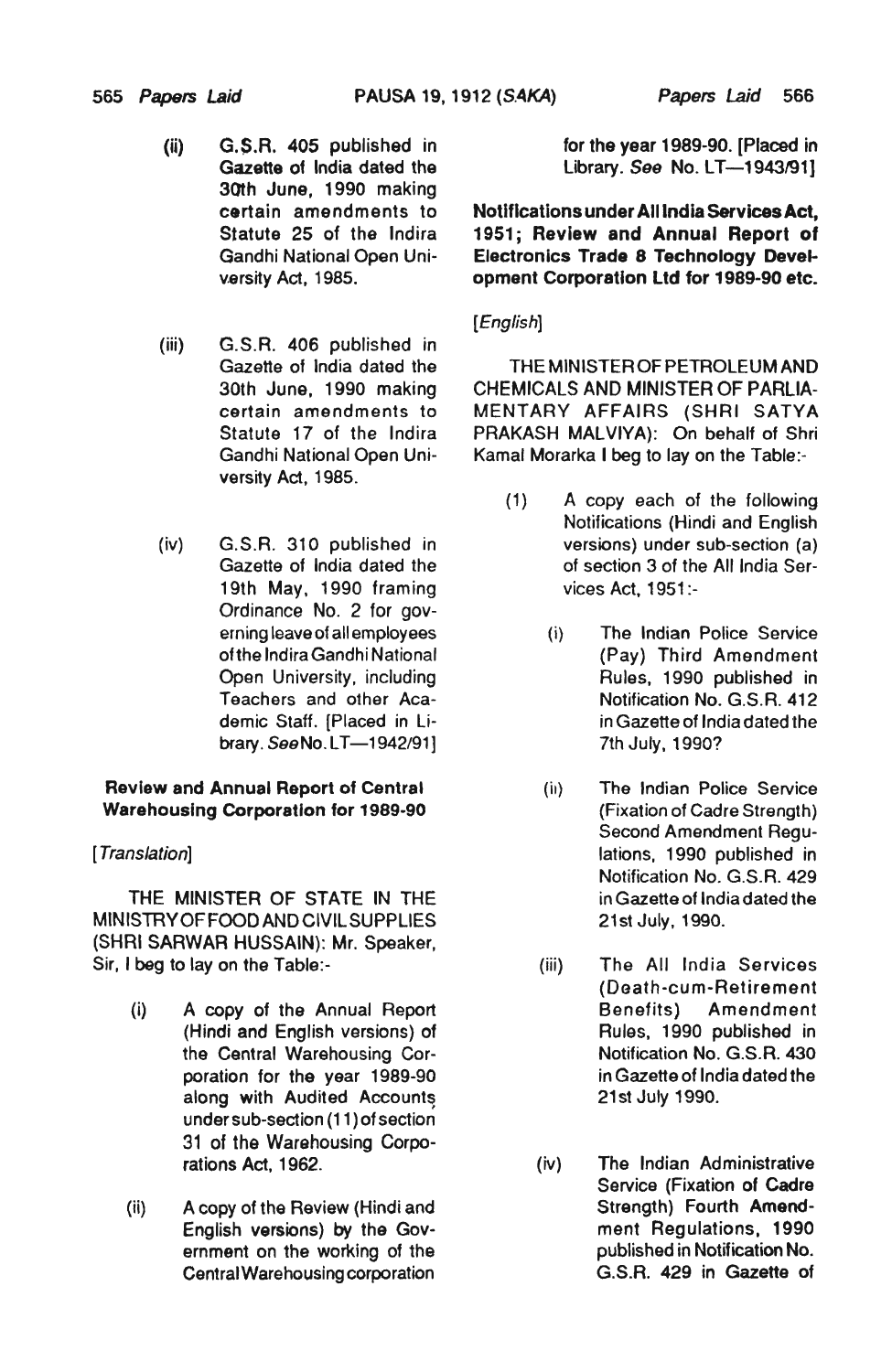- (v) The Indian Administrative 510 in Gazette of India dated<br>Service (Pay) Fourth the 18th August, 1990. Service (Pay) Fourth published in Notification No.  $LT-1944/91$ G.S.R. 480 in Gazette of
- Service (Fixation of Cadre 1956:-Strength) Fifth Amendment
- (vii) The Indian Administrative velopment Corporation Strength) Sixth Amendment 1989-90. Regulations. 1990 published
- (viii) The Indian Administrative ited, for the year 1989-
- (ix) The Indian Administrative the 18th August, 1990. the year 1989-90.
- (x) The Indian Administrative
- (xi) The Indian Administrative [Placed in Library. See Service (Fixation of Cadre No. LT—1946/91)

India dated the 4th August, Strength) Third Amendment 1990. Regulations. 1990 published in Notlfication No. G.S.R. Amendment Rules, 1990 [Placed in Library. See No.

- India dated the 4th August, (1) A copy each of the following pa-1990. pars (Hindi and English versions) under sub-section (1) of section (vi) The Indian Administrative 619A of the Companies Act.
	- Regulations, 1990 published (a) (i) A statement regarding in Notification No. G.S.R. Review by the Govern-505 in Gazette of India dated ment on the working of the 18th August, 1990. the Electronics Trade and Technology De- Service (Fixation of Cadre limited for the year
	- in Notification No. G.S.R. (ii) Annual Report of the 506 in Gazette of India dated Electronics Trade and the 18th August, 1990. Technology Development Corporation Lim- Service (Pay) Sixth 90 along with Audited Amendment Rules, 1990 **Accounts** and compublished in Notification No. ments of the Comptrol-G.S.R. 507 in Gazette *01* ler and Auditor General India dated the 18th August, the new thereon. [Placed in Li-1990. brary. See No. LT-1945191)
	- Service (Pay) Fifth Amend- (b) (i) A statement regarding ment Rules, 1990 published Review by the Governin Notification No. G.S.R. ment on the working of 508 in Gazette of India dated the CMC Limited for
	- Service (Pay) Fourth (ii) Annual Report of the Amendment Rules, 1990 CMC Limited, for the published in Notification No. year 1989-90 along with G.S.R. 509 in Gazette of **Audited Accounts and** India dated the 18th August, comments of the 1990. Comptroller and Auditor General thereon.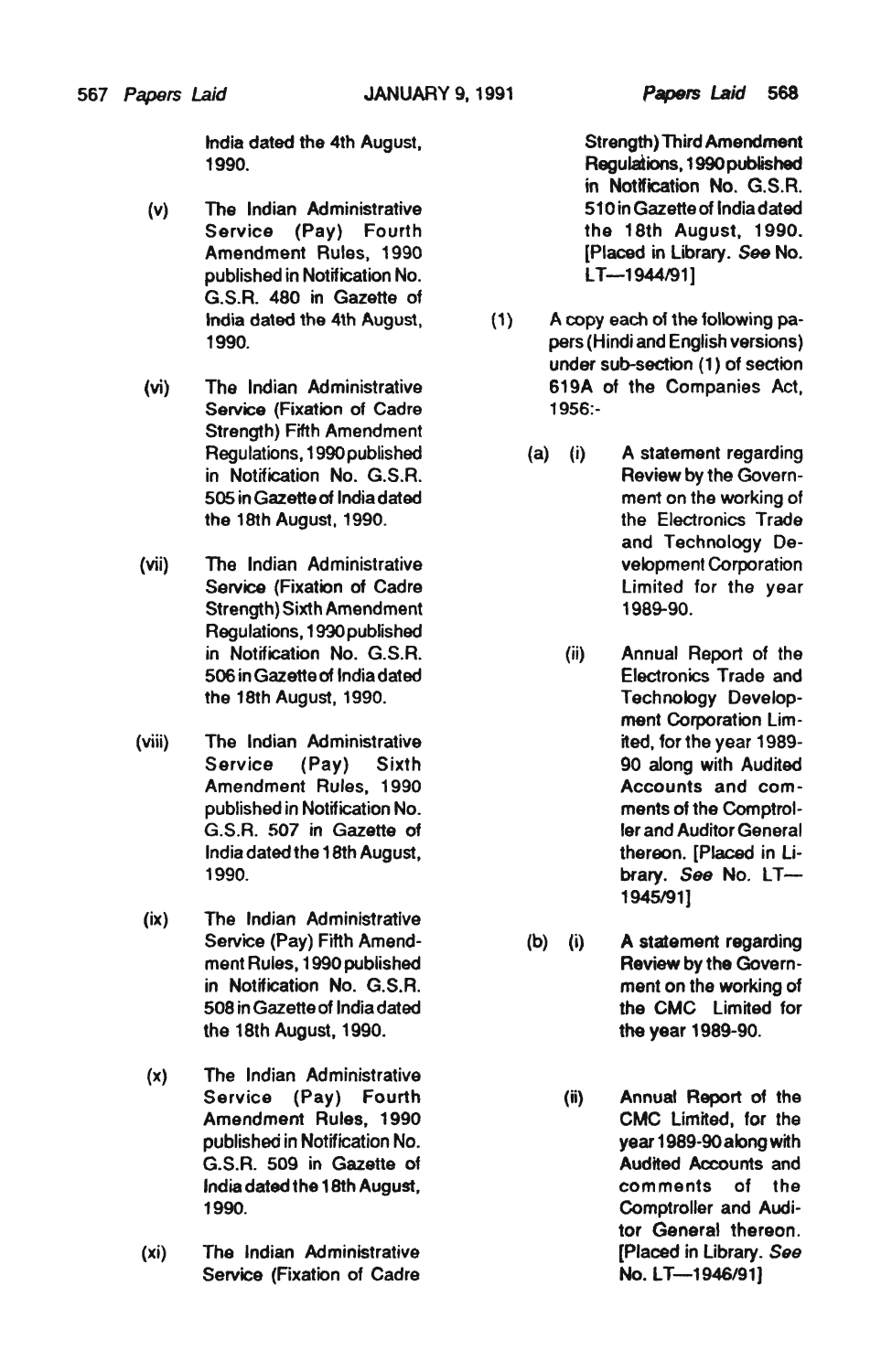5S9 *Papers Laid* PAUSA 19,1912 *(SAKA) Papers Laid* 570

- (3) (i) A copy of the Annual Report Design and Technology, (Hindi and English versions) Srinagar, for the year 1989of the National Facility for 90 along with Audited Ac-Animal Tissue and Cell counts. Culture, Puna, for the year
	- (ii) A copy of the Review (Hindi the Centre for Electronics Animal Tissue and Cell **No. LT-1950/91**] Culture, Pune, for the year
- (4) (i) A copy of the Annual Report Research Centre, Gwalior, Centre, Calcutta, for the year
	- (ii) A statement (Hindi and En-<br>
	Research Centre, Gwalior, on the working of the Re- 1951/91] gional Computer Centre,
- (5) (i) A copy of the Annual Report National Centre Basic Sci-Immunology, New Delhi, for Accounts. the year 1989-90 along with
	- (ii) A copy of the Review (Hindi Review by the Government 91]
- (6) (i) A copy of the Annual Report (Hindi and English versions)

- 1989-90 along with Audited (il) A statement (Hindi and En-Accounts. glish versions) by the Government on the working of and English versions) by the Design and Technology, Government on the working Srinagar, for the year 1989of the National Facility for 90. [Placed in Library. See
- 1989-90. [Placed in Library. (7) (i) A copy of the Annual Report *See* No LT-1947191} (Hindi and English versions) of the Cancer Hospital and (Hindi and English versions) for the year 1989-90 along of the Regional Computer with Audited Accounts.
- 1989-90 along with Audited (ii) A copy of the Review (Hindi Accounts. [Placed in Library. and Englirh versions) by the **Government on the working** of the Cancer Hospital and glish versions) regarding forthe year 1989-90. [Placed Review by the Government in Library. See No. LT-
- Calcutta, for the year 1989- (8) (i) A copy of the Annual Report 90. (Hindi and English versions) of the Satyendra Nath Bose (Hindi and English versions) ences, Calcutta, for the year of the National Institute of 1989-90 along with Audited
- Audited Accounts. **Audited Accounts.** (ii) A statement (Hindi and English versions) regarding and English versions) by the **contact on the working** of the Government on the working in the Satyendra Nath Bose Naof the National Institute of the tional Centre for basic Sci-Immunology, New Delhi, for ences, Calcutta, for the year the year 1989·90. [Placed in 1989-90. [Placed in library. Library. *See* No. LT—1949/ **599 No. LT—1952/91**]
- (9) (i) A copy of the Annual Report (Hindi and English versions) of the Wadia Institute of Hiof the Centre for EJectronics malayan Geology, Dehra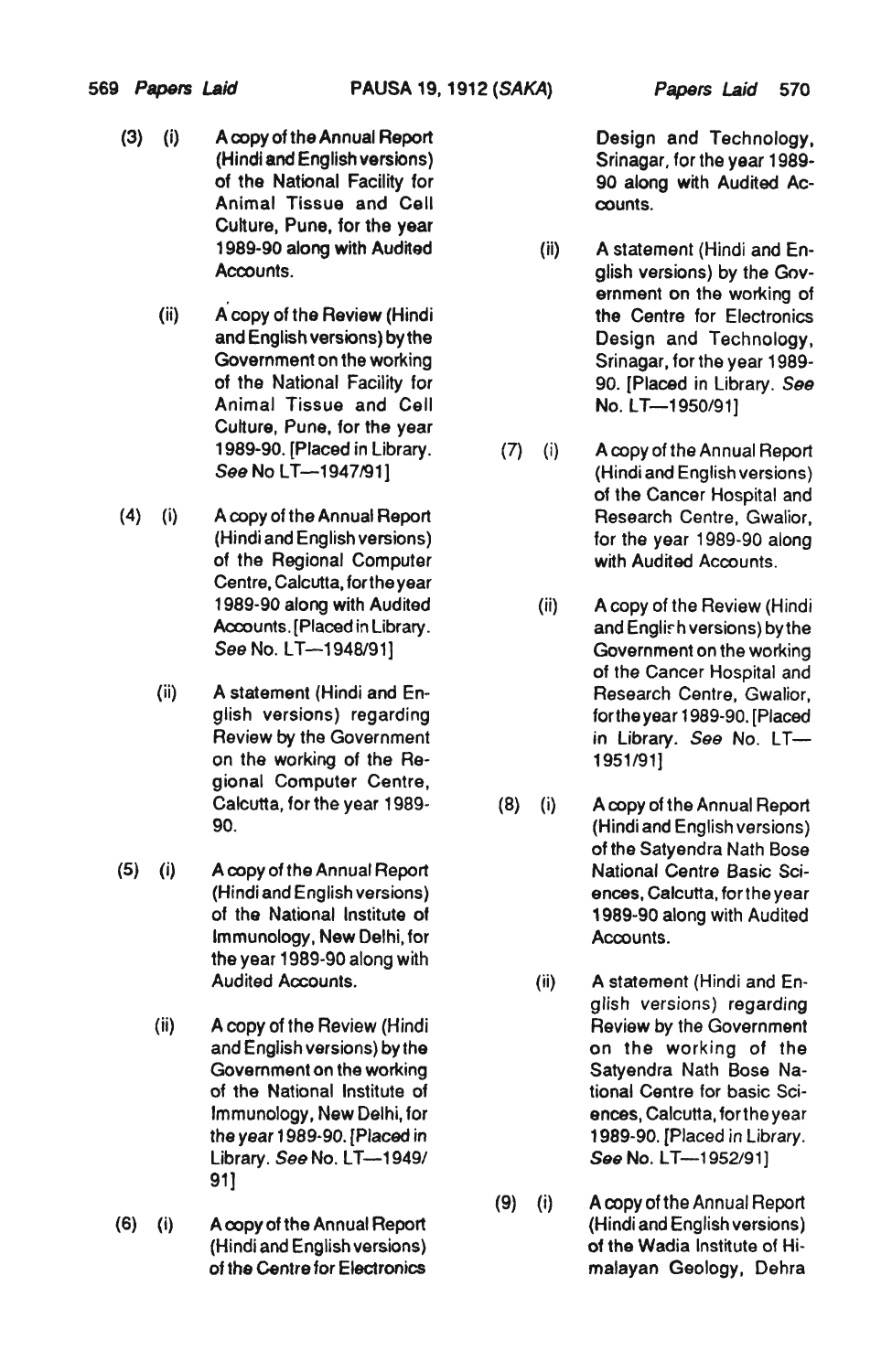Dun, for the year 1989-90 1989-90 1989-90 along with Audited along with Audited Ac- **Accounts.** counts.

- A stateme~Hindi and En- (ii) glish versions) regarding on the working of the Wadia Library. *See* No. LT--1953/ LT--1956/91] 91 ]
- (10) (i) A copy of the Annual Report of the Indian Institute of Geomagnetism, Bombay,
	- (ii) A statement (Hindi and En-<br>
	on the working of the Indian on the working of the Indian 1989-90. Institute of Geomagnetism,
- (11) (i) A copy of the Annual Report Pune, for the year 1989-90 for the year 1989-90 along
	- Science Congress Association, Calcutta, for the year
- (12) (i) A copy of the Annual Report on the working of the Indian Science, Pune, for the year No. LT-1958/91]

- (ii) A statement (Hindi and En glish versions) regarding The Review by the Government Review by the Government **come container the working of the container on the working of the container on the working**<br> **Container on the wadded by the Wadia** Institute of Himalayan Ge-<br>
the Cultivation of Science, ology I Dehra Dun, for the Pune, for the year 1989-90. year 1989-90. [Placed in [Placed in Library. *Sse* No.
- (13) (i) A copy of the Annual Report (Hindi and English versions) (Hindi and English versions) Tropical Meteorology, Pune, of the Indian Institute of for the year 1989-90.
- for the year 1989-90 along (ii) A statement (Hindi and Enwith Audited Accounts. The settlement of the glish versions) regarding Review by the Government glish versions) regarding interest institute of Tropical Meteo-Review by the Government rology, Pune, for the year
- Bombay, for the year 1989- (iii) A copy of the Annual Ac-90. [Placed in Library. *See* counts (Hindi and English No. LT—1954/91] versions) of the Indian Institute of Tropical Meteorology, (Hindi and English versions) together with Audit Report of the Indian Science Con- thereon. (Placed in Library. gress Association, Calcutta, *See No. LT*—1957/91]
- with Audited Accounts. (14) (i) A copy of the Annual Report (Hindi and English versions) (ii) A statement (Hindi and En- of the Indian National Sciglish versions) regarding ence Academy, New Delhi, Review by the Government for the year 1989-90 along on the working of the Indian with Audited Accounts.
	- 1989-90. [Placed in Library. (ii) A statement (Hindi and En-*See* No. LT-1955/91] glish versions) regarding Review by the Government (Hindi and English versions) National Science Academy, of the Maharashtra Asso-<br>
	New Delhi, for the year 1989ciation for the Cultivation of 90. (Placed in Library. *See*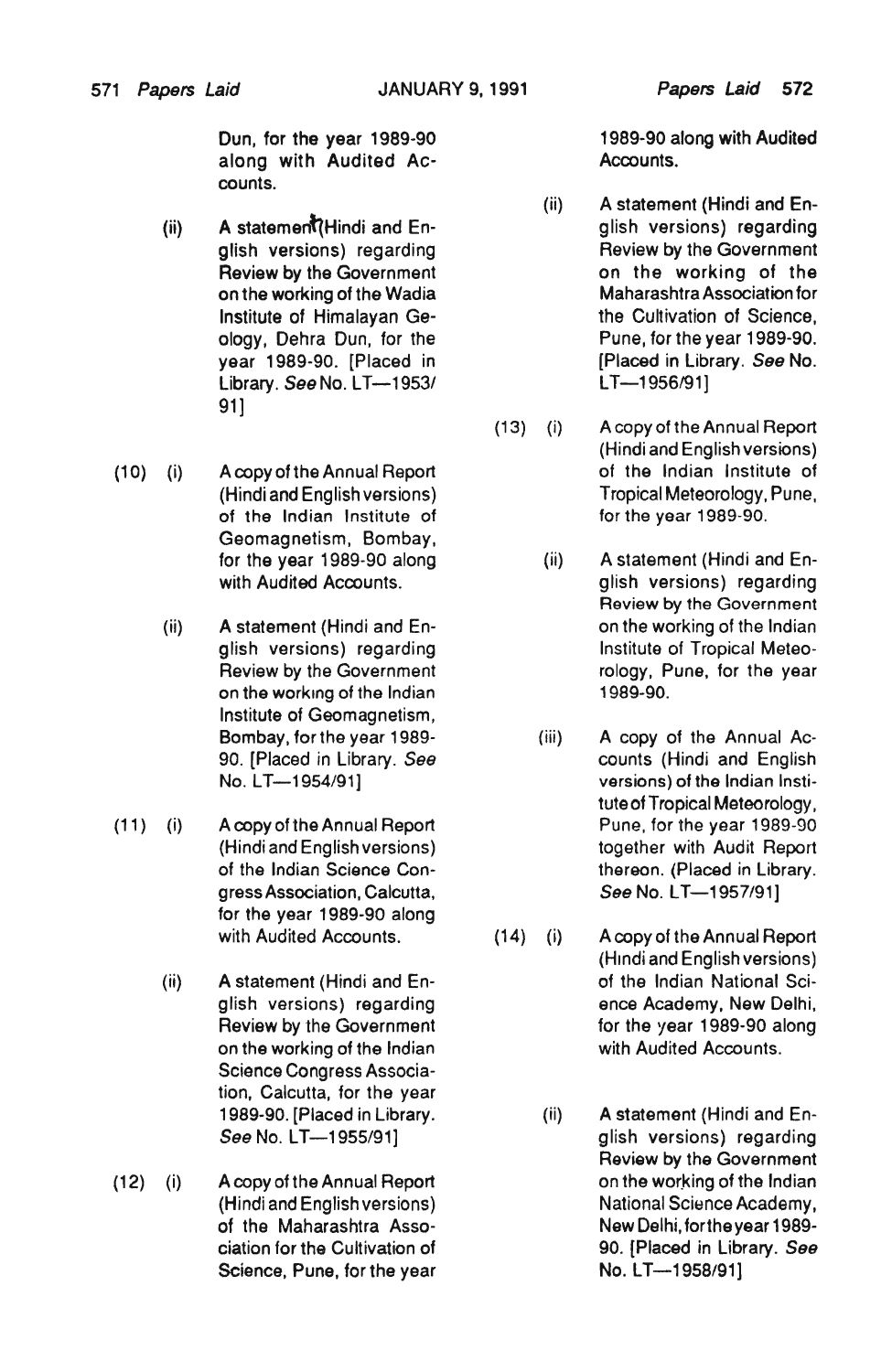- (15) (i) A copy of the Annual Report Library. See No. LT-1961/ (Hindi and English versions) 91] of the Indian Indian Acad-
	- Review by the Government
- (16) (i) A copy of the Annual Report [Placed in Library. *See* No. (Hindi and English versions) LT-1962/91] of the Jawaharlal Nehru with Audited Accounts. The stitution:-
	- (ii) A statement (Hindi and En- (i) Thirty-Ninth Report of the on the working of the 90. Jawaharlal Nehru Centre for
- (17) (i) A copy of the Annual Report LT-1963/91] (Hindi and English versions)
	- on the working of the Technology Information, fore-

- emyof Sciences, Bangatore, (18) (i) A copy of the Annual Report for the year 1989-90 along (Hindi and English versions) with Audited Accounts. The Community of the Raman Research Institute, Bangalore, for the (ii) A statement (Hindi and En- year 1989-90 along with glish versions) regarding and all and Audited Accounts.
	- on the working of the Indian (ii) A statement (Hindi and En-Academy of Sciences, and all glish versions) regarding Bangalore, for the year Review by the Government 1989-90. [Placed in Library. The Continuent on the working of the Raman See No. LT--1959/91] **Research Institute, Banga**lore, for the year 1989-90.
	- Centre for Advanced Sci- (19) A copy each of the following paentific Research, Bangalore, pers (Hindi and English versions) for the year 1989-90 along under article 323 (1) of the Con-
	- glish versions) regarding Union Public Service Com-Review by the Government mission for the year 1988-
	- Advanced Scientific Ae- (i) Memorandum explaining the search, Bangalore, for the reasons for non-acceptance<br>year 1989-90. [Placed in the advice of the Union of the advice of the Union Library. See No. LT-1960/ Public Service Commission 91] referred in the above Report. [Placed in Library. *See* No.
- of the Technology Informa- (20) A copy of the Union Public Sertion, Forecasting and As- vice Commission (Exemption sessment Council, New from Consultation) Amendment Delhi, for the year 1989-90 Regulations, 1990 (Hindi and along with Audited Ac- English versions) published in counts. **Notification No. G.S.R. 623 in** Gazette of India dated the 6th (ii) A statement (Hindi and En- October, 1990 under article glish versions) regarding 320(5) of the Constitution. Review by the Government [Placed in Library. *See* No. LT—<br>on the working of the Tech- **1964/91**]
	- casting and Assessment (21) A copy each of the following pa-Council, New Delhi, for the pers (Hindi and English versions) year 1989-90. [Placed in **under sub-section (4)** of section